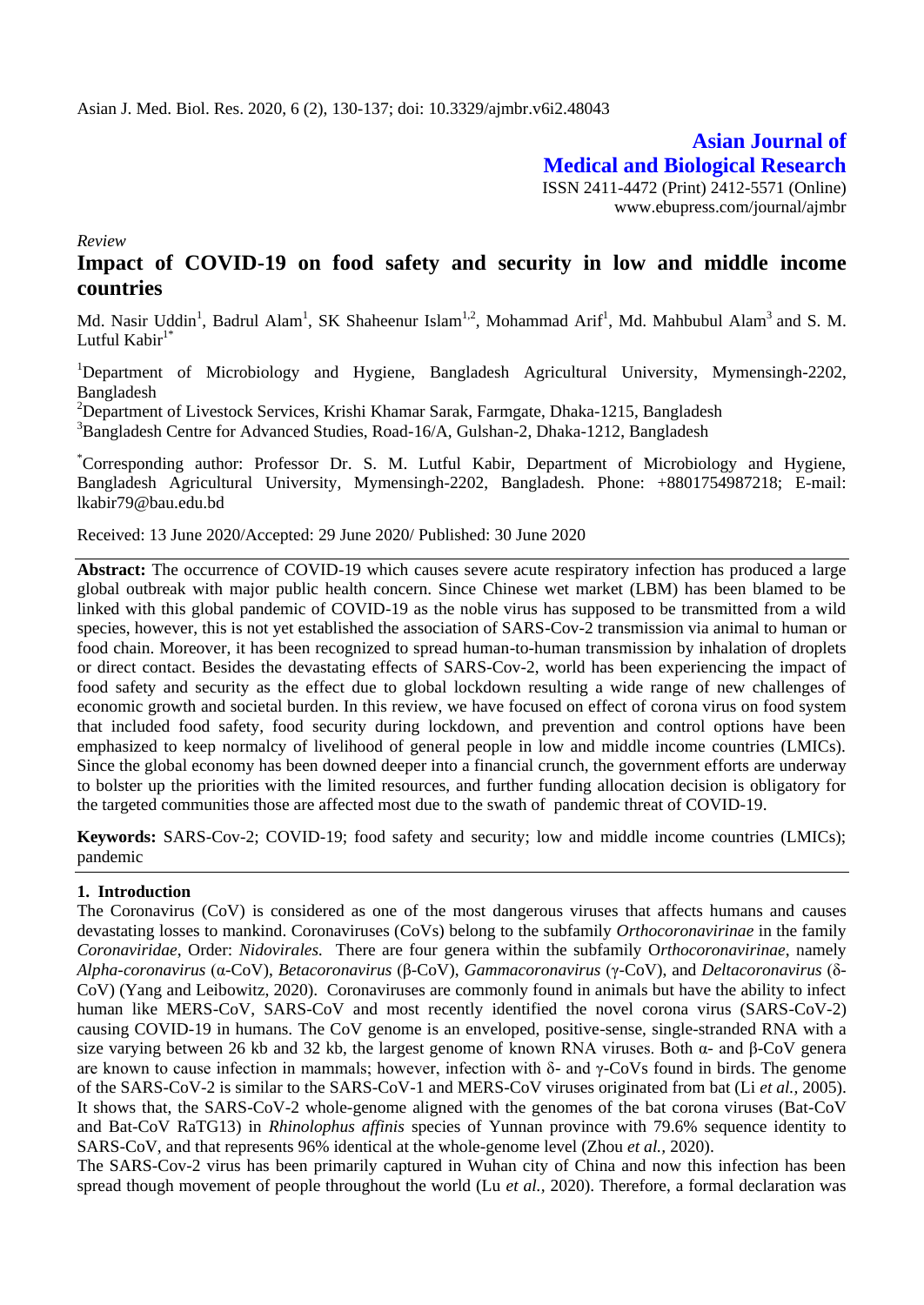made by the WHO as Public Health Emergency of International Concern (PHEIC). The WHO has mentioned that SARS-CoV-2 is considered to be a zoonotic virus derived from the bats; however, it is plausible to have passed in an intermediate host to cause infection in humans (Shahidi, 2020). This virus is also airborne which spreads through infected respiratory droplets of cough and sneeze. Infected person shows the flu-like symptoms of COVID-19 normally 2 to 14 days after exposure and include a series of ailments coughing, sore throat, fever, muscle and body aches (CDC, 2020), and even loss of taste or smell in few cases (Business Insider, 2020<sup>a</sup>). Transmission takes place by touching the objects (surface having viral particles) and then it can easily enter into human body via touching of natural orifices like mouth, nose, and eyes. Though these symptoms are mild, however, it may lead to fatal pneumonia or life threating complications like acute respiratory difficulty with the comorbidity of diabetes or heart diseases in older patients. The virus has challenged the global public health systems that initiated disruption in livelihood of mass people. Within a four months duration, the virus has spread throughout the world by travelling of infected people that indicates human to human transmission (Lu *et al.,* 2020).

The WHO has declared the COVID-19 outbreak as the sixth public health emergency of international concern on 30 January 2020, followed by Ebola in the Democratic Republic of Congo in 2019, Zika in 2016, Ebola in West Africa in 2014, polio in 2014 and H1N1 in 2009. Therefore, there has been an urgent need among the health workers, governments and the public to work together globally on timely basis to prevent its spread (Yoo, 2020). The first COVID-19 positive case in Bangladesh was reported on 08 March, 2020, and as of June 29, 2020 a total number of 141,801 confirmed cases identified, of which 1,782 deaths recorded in Bangladesh (WHO, 2020<sup>a</sup>). The number of COVID cases have been escalated exponentially after strengthening the sample testing facilities in all over the country (60 laboratories both government and private hospitals are functional on sample testing). The outbreak has taken at its highest peak in June, 2020 and is still ongoing. Available data allows us to understand how quickly the number of confirmed cases increased in Bangladesh compared with some other countries around the world (WHO, 2020<sup>a</sup>).

The impacts of COVID-19 are not difficult to visualize. Interruption of livelihoods of marginalized communities, breaking the supply chains, less access to health and nutrition facilities, and affected social safety net will directly or indirectly influence the food security (IFPRI, 2020). The impact on food security will have long-lasting effects on the whole strata of food supply chains namely producers, suppliers/middleman, sellers, and finally consumers (Hobbs, 2020). At present, there is no instances of COVID-19 virus has been transmitted by livestock and poultry species or fish responsible for the current pandemic. The live animals may be a source of pathogens, so, all types of food can potentially be contaminated through direct or indirect contact with contaminated equipment, surfaces or even environments (FAO, 2020<sup>a</sup>).

# **2. Food safety during pandemic situation**

Supplying safe food is an important factor for public health and nutrition. Consumption of safe and nutritious food induce our body immunity, and our body can combat against different diseases even COVID-19 as a food safety ground. This is a significant factor for maintaining good health. Although WHO, FAO and US-FDA suggest that consumption of contaminated food is not the way of transmission of COVID-19, but there have been a lot of chances of getting infection by other foodborne pathogens (The Financial Express, 2020<sup>a</sup>) that may weaken our body immunity.

The COVID-19 has been considered as zoonotic disease like SARS and MERS, due to its transmission dynamics (Galanakis, 2020; Tiwari *et al.,* 2020). Animals are well-thought to be the primary reservoir of coronavirus where some strain may cause infection in human (Mahmoud, 2020; Guo *et al.,* 2020). According to the information of the WHO, coronavirus has originated from a wet market at Wuhan in Hubei province of China, where different types of seafood, live domestic and wild animals, and birds have been sold (Tiwari *et al.,*  2020). The wild bats, marine snakes, pangolins etc. are considered to be the sources of this virus; however, this is not established yet (Contini *et al.,* 2020). Therefore, researchers and scientists are still working for tracing out of its primary reservoir host (Tiwari *et al.,* 2020).

In consideration of MERS, the infection spreads not only via respiratory secretion, and feces, but also milk; however, contaminated food is suggested as the transmission pathway (Contini *et al.,* 2020). In addition, a few research presented the proof for nasal MERS viral shedding through sampling in significant number of camels at slaughter house (Farag *et al.,* 2015; Contini *et al.,* 2020). Although, there is no evidence as COVID-19 is a foodborne disease, however, the likelihood of SARS-CoV-2 being a food-borne CoV disease that is transmitted through the respiratory route cannot be ruled out (Jalava, 2020). However, there have a number of indirect impacts on food safety. Since the emergence of this disease, a several studies presented that COVID-19 virus remain viable on the surface for several hours. During purchase of food, if a diseased or asymptomatic patient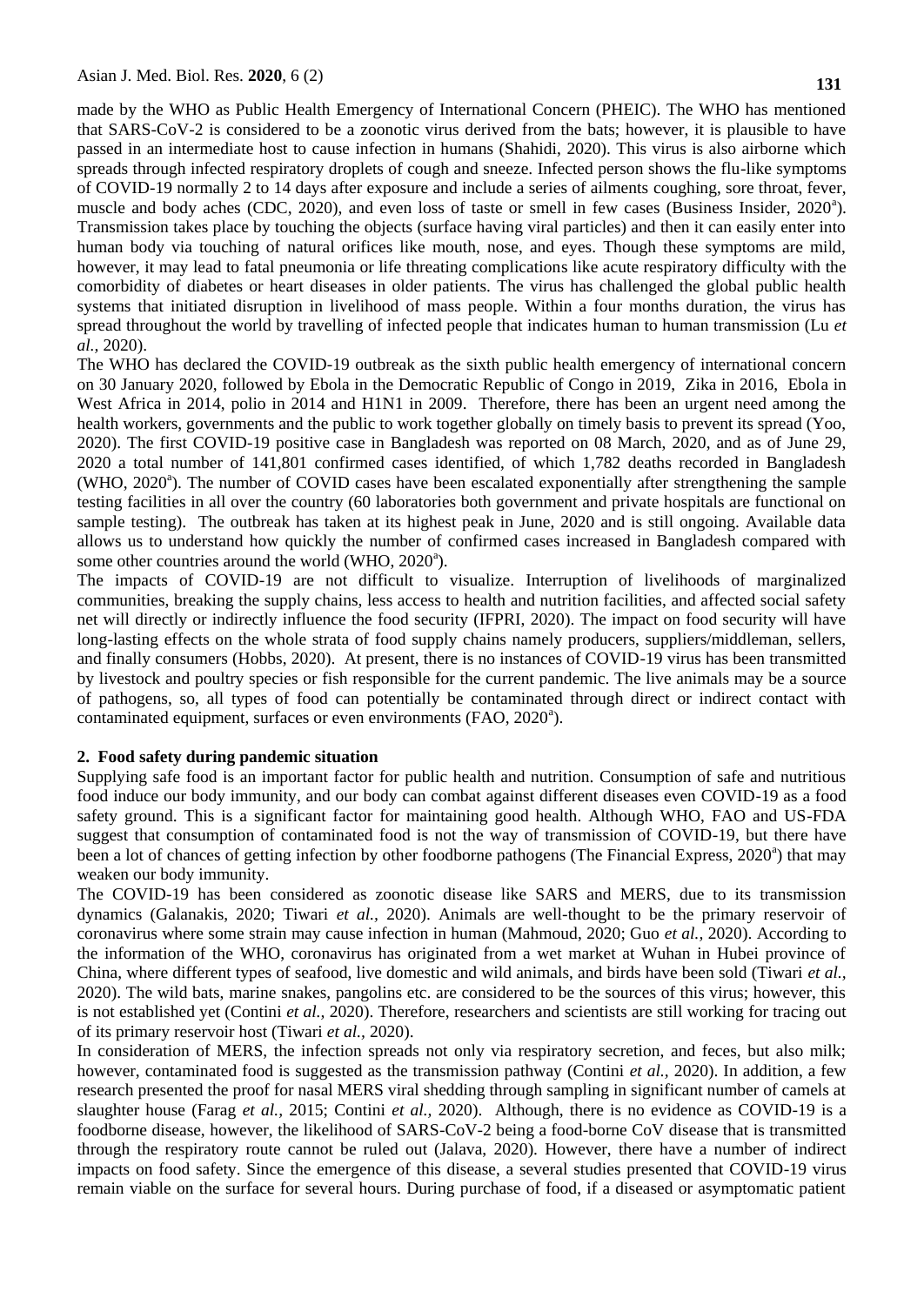touch the food or packets with contaminated hands, and shortly afterward, there have a great chance of exposure of infection to healthy peoples though handling of that food by hand, and finally virus may enter into body via mouth, nose, or eye (FDA, 2020; Desai and Aronoff, 2020). To avoid exposure of virus, wearing protective materials like masks and gloves, avoiding touching surface as much as possible, hand disinfection with alcohol based sanitizer or washing hand thoroughly with soap/detergents at least 20 seconds before and after leaving shop (Desai and Aronoff, 2020; Chen, 2020). The food may also be contaminated with COVID-19 virus during purchasing fresh and frozen food and transmission may happen before frozen. For example, several studies confirmed that MERS-CoV and SARS-CoV-1 can remain contagious up to 2 years in freezing condition. Therefore, food hygiene and good food safety measures are paramount to control viral transmission (Galanakis, 2020; Shariatifar and Molaee-aghaee, 2020).

# **3. Food security during global lockdown**

As majority of the world"s people are passing their lives in confinement due to lockdown of ongoing pandemic crisis since last week of March 2020 that has had impact on global food security (Galanakis, 2020; Business Insider,  $2020<sup>b</sup>$ ). The wide scale lockdown has complicated the whole food supply chain from farm to table including food processing, supply and discharge, and consumption where people are engaged in different segments of supply chain, for example, agricultural inputs suppliers, farmers, food processers, wholesaler and vendors, transportation, and different organizations remain under hurdle (FAO, 2020<sup>b</sup>; Galanaki, 2020). Food stock would be limited if ongoing pandemic lockdown prolongs (FAO, 2020<sup>b</sup>). In addition, several recent studies reported that food supplies have been disrupted in a large-scale, as well as, people will get hungry rapidly even in twofold if each local government and associated institutions do not take remedial measures (The Guardian,  $2020^{\circ}$ ).

The measures taken by the government to prevent the transmission of the virus have led to transport standstill, making it difficult for farmers to access production inputs, preventing products from access to markets, and stopping consumers being able to purchase usually. Consequently, with limited supply, that caused price hike and demand to go down (FAO, 2020<sup>c</sup>). The impact of COVID-19 on livestock value chain that disrupted food security and incurred colossal losses in Bangladesh (Table 1).

| Sector/<br>Category | subcategory                                                                                   | Loss in<br>million BDT           | Impact on supply chain that disrupts the food security Reference<br>and financial losses                                                                                                                                                                                                                                                                                                                                                                                                                                                                                                                                                                                                                                                                                                                                                   |
|---------------------|-----------------------------------------------------------------------------------------------|----------------------------------|--------------------------------------------------------------------------------------------------------------------------------------------------------------------------------------------------------------------------------------------------------------------------------------------------------------------------------------------------------------------------------------------------------------------------------------------------------------------------------------------------------------------------------------------------------------------------------------------------------------------------------------------------------------------------------------------------------------------------------------------------------------------------------------------------------------------------------------------|
| Poultry             | Poultry<br>$\bullet$ Meat<br>$\bullet$ Egg<br>• Poultry<br>feed along<br>with other<br>inputs | in total<br>1,000<br>million/day | 11,500 million Poultry industry has experienced colossal loss due to The Business<br>country wide lockdown resulting sale of poultry chicken Standard, 2020<br>dropped down between March 20, to April 4, 2020. The and FAO, $2020^{\circ}$<br>farmers did not sale out the product what they are producing.<br>Bangladesh Poultry Industries Coordination Committee<br>(BPICC) claimed that situation of countrywide shutdown<br>has caused havoc in the poultry industry and selling price<br>below cost of production (broiler: Tk. 55-70/kg against<br>production cost Tk. 118-128/kg; egg 4-4.8/piece against the<br>production cost Tk. 6-6.5/piece). Poultry and fish feed<br>production reduced 70-75%. Sale of poultry processed<br>product reduced 95%. Many poultry farms have been closed                                      |
| Dairy               | Milk                                                                                          | 570<br>million/day               | particularly smaller-scale farms in rural areas.<br>Bangladesh Dairy Farmers' Association (BDFA) mentioned The financial<br>that dairy farmers are in deep crisis because they are forced Express, 2020 <sup>b</sup><br>to sell milk at Tk 10 to 12/ litre in some production farms in<br>some areas while in other areas of the country they cannot<br>sell at all. Around 12 to 15 million litres of milk have<br>remained unsold for the last seven days in the wake<br>movement restrictions aimed at containing further spread of<br>the virus strains. The milk processing companies were found<br>to be uninterested to purchase milk at collection points.<br>There exists some 0.3 million dairy farms in the country and<br>some 10.2 million people depend on dairy farming both<br>forward and backward linkage were suffered. |

# **Table 1. Impact on supply chain of animal origin food that disrupted the food security and financial losses due to COVID-19 in Bangladesh.**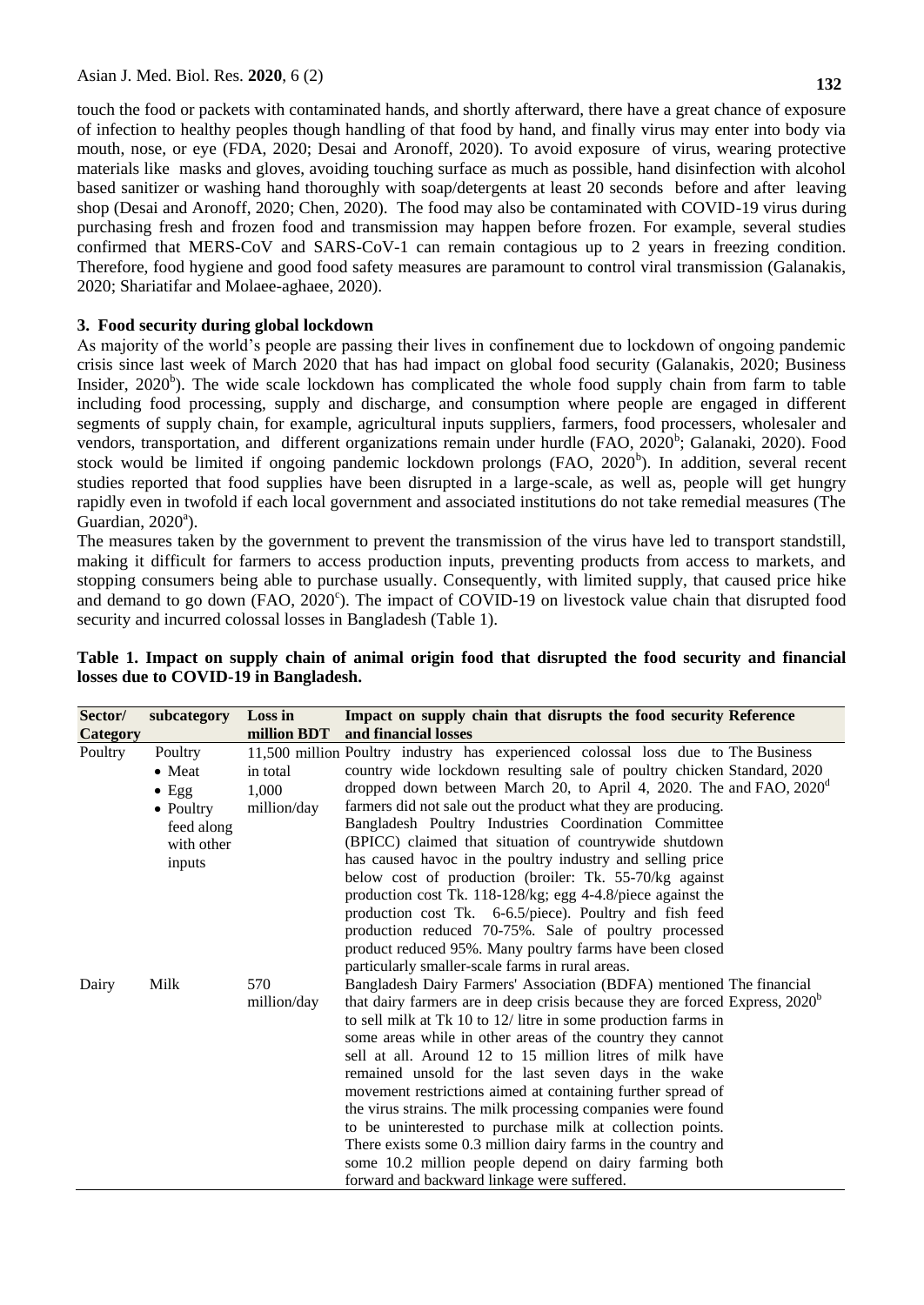## **4. Other natural events are likely to have impact on food security**

At the side of the global lockdown due to pandemic situation of COVID-19, a few counties of Africa and South Asia have been experiencing of another global food security threat "locust invasion plague" from middle of 2019 (BBC, 2020), therefore, millions of people will remain at starvation because of the locust invasion if proper measurements are not taken  $(FAO, 2020^d, CNN, 2020)$ . The desert locust is considered to be most dangerous of all migratory pest species due to its capacity to reproduce rapidly and destroy crops within shortest period of time. If not controlled, the locust numbers will multiply by up to 400 times by next few months and their rising numbers could turn a dire situation by the end of the year (FAO,  $2020^d$ ; CNN,  $2020$ ; The Guardian,  $2020^b$ ) in combination with ongoing global COVID-19 pandemic situation.

In most recent time, Bangladesh and India has experienced another natural disaster, a powerful and deadly tropical cyclone "Amphan" that caused widespread damage by tsunamic upsurge of sea level, flood and cover the low land of Bangladesh which massively complicate the food production (flooding crop) and supply throughout the country. Approximately, 88% of farmers have been suffering from economic losses because of the effects of natural disaster beside of national lock down of COVID-19. In this situation, a lot of wet foods were wasted, farmers and associated food production farms were not able to supply or transport the product properly due to wreckage of road transportation system (The Daily Star, 2020<sup>a</sup>).

#### **5. Initiatives to avert the crisis**

To overcome this complex situation, government's authority in combination with private organization should give the first priority to keep the supply chain vibrant and ensure protection for production workers and its alienated actors of food supply chains (Galanakis, 2020). In this regards, the FAO has suggested for the availability of staple food on the basis of priority and the crops need to be transported to where they are needed most by minimizing restriction trade. However, FAO also has delivered some specific recommendations like expanding emergency food assistance programs along with social protection to keep people stay at home during lockdown, and providing instant support to the agricultural production of smallholders with the help of ecommerce by which farmers and farms can get instant payment of product and can continue the production during the state of emergency (FAO, 2020<sup>b</sup>; WHO/FAO, 2020<sup>a</sup>). In addition, it proposes focusing on key logistics bottlenecks, for examples hampered food transportation across different territories and perishable food items like processed meat, fisheries, vegetables, and fruits. However, other factors are responsible to jump the food prices rapidly like imposing tax and trade policies and implementing fiscal measures (FAO,  $2020<sup>b</sup>$ ).

Apart from FAO suggestions, Bangladesh Armey has took some steps like "one-minute bazaar" to keep food supply chain functional which is highly commendable. Since the low-income people have badly affected by the ongoing COVID-19 shutdown, can receive daily essential items for free of cost from this market. Bangladesh Army collects the vegetables from root-level farmers by paying good price with an aim to continue food supply chain lively during the shutdown (The Daily Star, 2020<sup>b</sup>). Moreover, several initiatives through different projects taken by the government could help to avert the crisis like collection staple food commodities from the farmers with a correct price, distribution of 0.5 million tons of rice and 0.1 million tons of flour relief for poor venerable people for free of cost, supplying staple commodities with greater open market sale of rice at low price (Tk10/kg) for all, and Tk 7.60 billion financial assistance for millions of people those who lost their livelihood (The Financial Express,  $2020^{\circ}$ ).

Considering the vulnerability of the livestock value chains (poultry and dairy) the government actions are to be needed immediately to sustain the sector during the COVID-19 pandemic situation and to restore livelihoods of livestock and poultry raisers. Public awareness creation campaign should be conducted to promote the nutritional significance of animal origin foods (meat, eggs and milk) that will boost overall health and immunity, and to promote the information that livestock and poultry have no link with transmission of COVID-19. Government intervention is required to continue regular imports and uninterrupted transportation of all farm inputs to keep the farmers in their business, and facilities for modern processing and cold storage to be ensured to preserve their product during the state of emergency. Farmers" cooperative society could be formed through which they can ensure availability on their products for the consumers that will allow them to get higher profits  $(FAO, 2020^d)$ .

#### **6. Control measures to reduce the spreading of foodborne illness**

Although COVID-19 is considered as zoonotic disease, but it generally spreads from person to person by inhaling virus containing droplets  $(\geq 5-10\mu m)$  and aerosols  $(\leq 5\mu m)$  exhaled from infected personnel during breathing, talking, coughing, and sneezing (Prather *et al.,* 2020).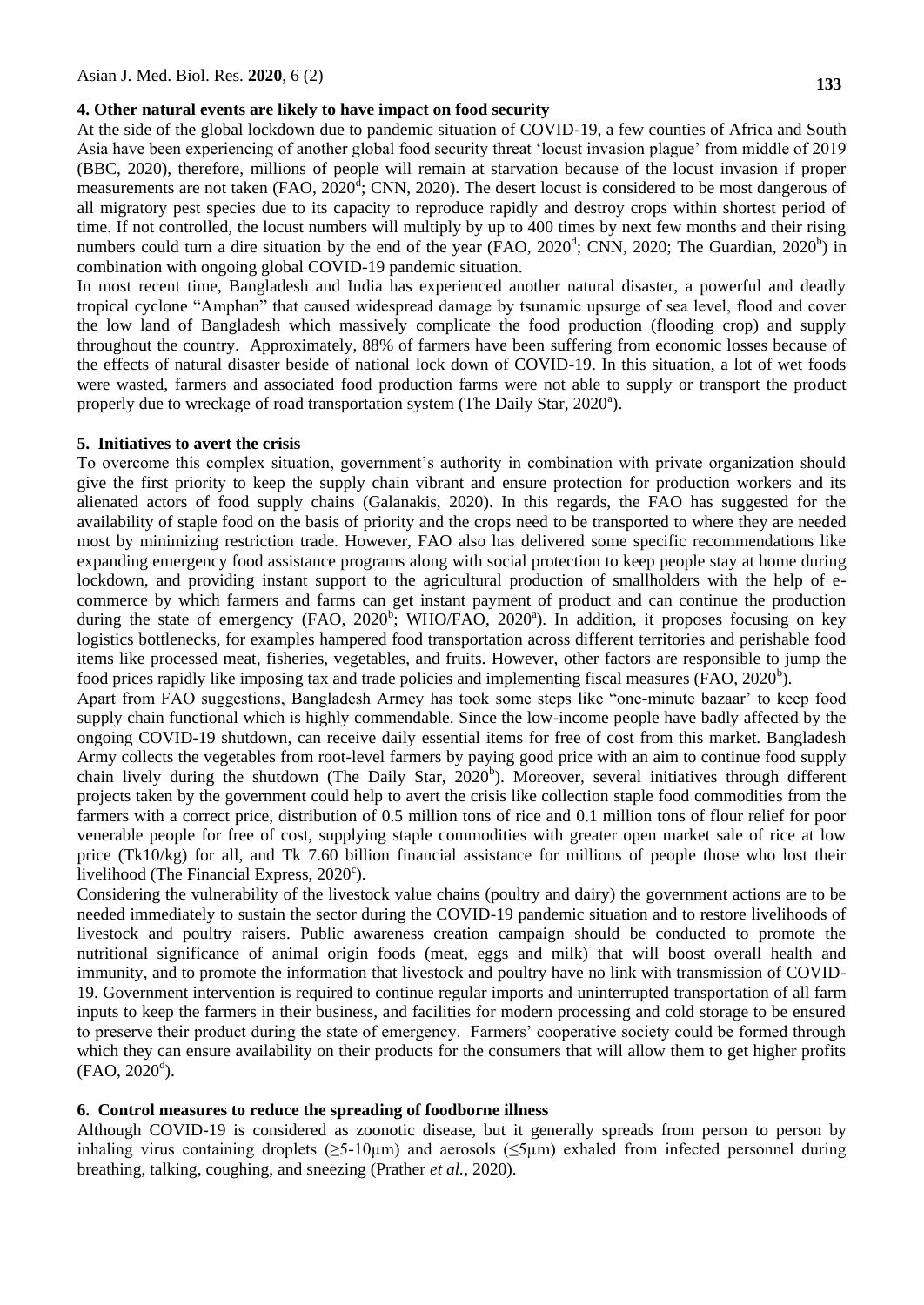To minimize the further transmission of COVID-19, there is urgent need to take measures to protect public health and infection control activities for limiting the spread of this virus. To minimize secondary infections among close contacts and healthcare personnel and to prevent transmission growing events even further release from the hotspot, it is very pertinent to delimit human-to-human transmission (Lai *et al.,* 2020). On the basis of the earlier experience of controlling of MERS and SARS infections, a several recommendations for infection control interventions have been introduced by WHO to curtail the general risk of acquire of acute respiratory infections. To maintain a social distance (minimum 6 ft), covering face with qualitative mask, using hand gloves and goggles if going out for emergency purposes, frequently washing and sanitizing hands, to avoid touching face specially nose and eyes if hands are not properly sanitized, are some crucial preventive measures (WHO,  $2020<sup>b</sup>$ ) which must be followed to reduce the risk of getting an infection by COVID-19. In addition, avoiding close contact with people suffering from acute respiratory infections, frequent cleaning hands especially after direct contact with ill people or their environment, and avoiding unprotected contact with farm or wild animals  $(WHO, 2020<sup>b</sup>)$ . Although, WHO recommended to maintain minimum 6 ft distance during talking with others, nevertheless, several researchers suggested that this is not enough as human exhaled respiratory droplets ranging 0.1-1000 µm (Prather *et al.,* 2020), and these droplets can remain viable infectious airborne particles under several indoor condition, accumulate over time, and go behind air flows over distances more than 6 ft. Moreover, COVID-19 virus can spread more rapidly at outdoor because of the several factors including attaching of droplets with dust and pollutant which can alter the aerodynamic characteristics and increase transmission rate, and theses particle can spread at a long distance by breezes and winds (Conticini *et al.,* 2020; Prather et al., 2020).

However, people who are suffering from acute respiratory infection should practice coughing and sneezing etiquette, cover coughs and sneezes using disposable tissues or clothing, and washing hands. In addition, within healthcare facilities this is mandatory to maintain improved standard infection prevention and control practices in hospitals, especially in emergency departments (Galanakis, 2020). Likewise, the US Centers for Disease Control and Prevention (CDC) has set up interim clinical guidelines for the SARS-CoV-2 outbreak to implement stringent measures to minimize the spread of COVID-19 in the USA. These guidelines entailed to identification of infected cases, their contacts in the country, proper risk assessment and care of travelers arriving from hotspot to the USA (Galanakis, 2020). These strategies are effective for identified infected persons, but remain challenge for the asymptomatic unidentified patients. Because of a significant proportion of the spread of COVID-19 cases appear to be occurring through airborne transmission of aerosols exhaled by asymptomatic persons during breathing and speaking which is very alarming matter specially for the confined environment, e.g. food, garments and pharmaceutical industry and other places, where a huge people work under a roof. To overcome of this problem considering industrial optimum productivity, universal masking and regular, widespread testing must be practiced urgently with an aim to identify and isolate infected asymptomatic patients (Prather *et al.,* 2020). Food industry have the responsibility to ensure the production of safe food by implementing HACCP to certify safety standards are being followed. However, FAO suggested some measures for food processing industry to keep running smooth production by wearing personnel protective equipment during work to keep product safe from contamination. To provide proper training to all food workers about principle of food and personal hygiene, and how to spread respiratory infectious diseases is required. In addition, participatory awareness training on personal good health and hygiene practice on coughing, sneezing and sharing knowledge to all staff using pictorial display about the root cause of transmission, prevention and control of COVID-19, reducing staff by implementing multi-shift production plan to maintain maximum personto-person physical distance are necessitated (FAO, 2020<sup>a</sup>; WHO/FAO, 2020<sup>b</sup>). Similarly, good health and hygienic practices should be implemented in all offices as obligatory by using masks for all, thermal checking and sanitizing hands during entrance and exit, and reporting personal health status from every staff based on self-responsibility.

# **7. Risk cannot be averted; this is to be managed**

Since food safety is a complex health issue during COVID-19 pandemic situation. Therefore, the food safety hazards cannot be fully eradicated; however, these must be controlled along the whole strata of food supply chain from farm to table. Plummeting food safety hazards requires a solid collaboration among sectors, stakeholders and government agencies. The leadership on food safety issues and policymakers' commitment, coordination and partnerships across sectors, stakeholders and countries, allocation of sufficient resources and accountability by all concerned to be required for making a food safe.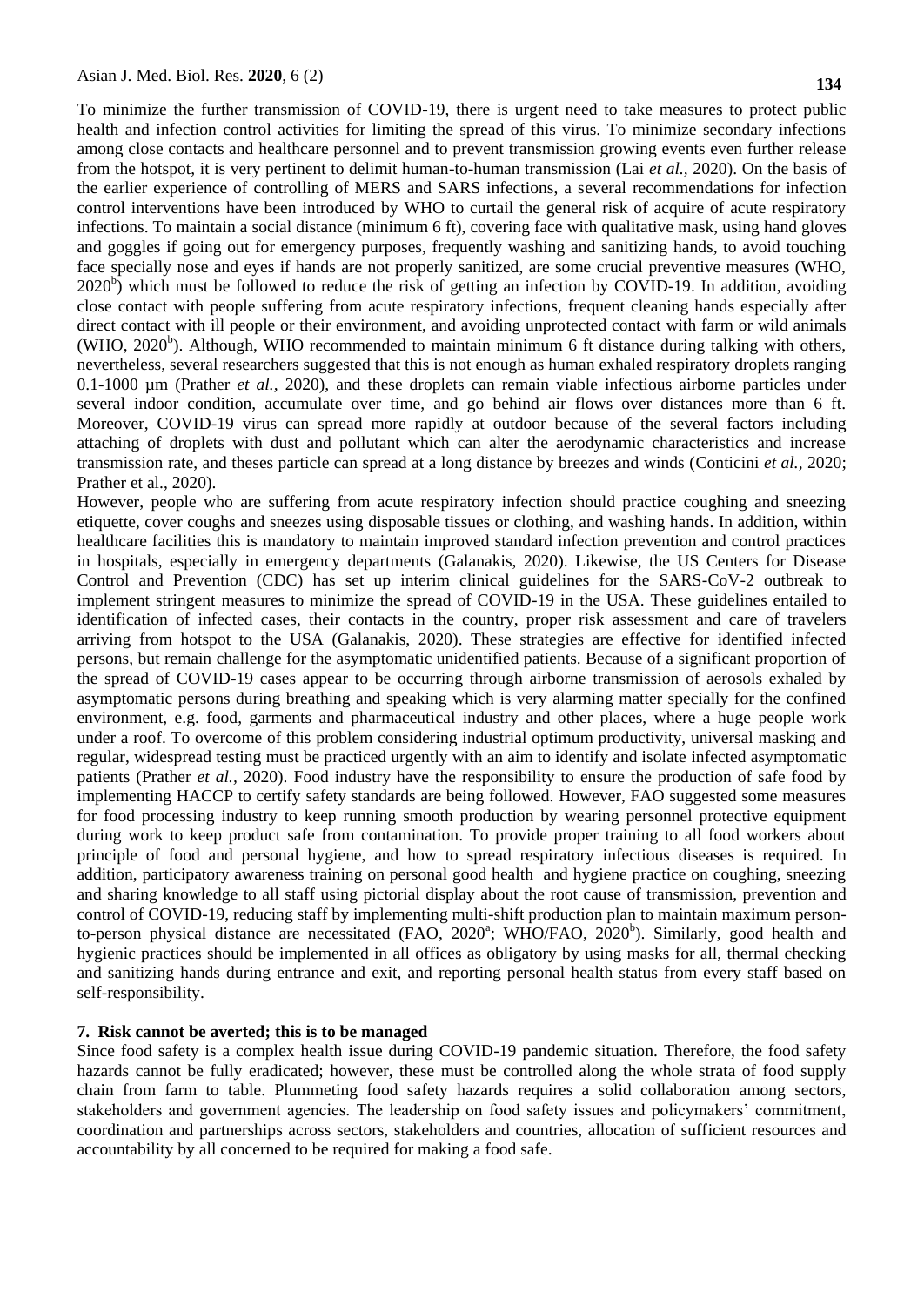# **8. Awareness of food safety**

Since food safety is a new approach in LMICs, it is relevant to aware the mass propels on safety concern during choosing a food. Unsafe food contaminated with harmful bacteria, viruses, parasites or even chemicals causes more than 200 diseases (Food Safety News, 2020<sup>b</sup>).

A timely reminder of the hazards posed by pathogens and the significance of good hygiene practices is well understood due to the current pandemic situation of COVID-19. The food is not the source or a vehicle of transmission of virus, however, the state of emergency has displayed as vividly as the impact of these diseases can reflect on public health and socio-economic safety. So, COVID-19 crisis has emphasized the vital role of preparedness, surveillance along with interdisciplinary collaboration at different (national, regional and international) levels as well as to ensure food hygiene from production to consumption. A vibrant food system is required through the coordinated efforts among the actors involved from government and nongovernment/private agencies as public private partnership (PPP) approach where food security and food safety are the utmost priorities during pandemic situation (Figure 1).



**Figure 1. A vibrant and sustainable food system is obligatory to cope with the pandemic crisis that resulted through coordinated efforts among different stakeholders/agencies to address food safety and food security in low resource settings (adapted from Galanakis, 2020).**

# **9. Governments must play active role in food safety**

Governments have an important responsibility to play the pivotal role in food safety by assuring the full consideration and financing to make the safe food. The government authorities can assure that the consumers are getting safe food by certifying foods after proper laboratory confirmations. This involves the government must to have a robust food control system (Food Safety News, 2020<sup>a</sup>). For many countries in the world especially in LMICs this is still a challenge. They are working on the way to accommodating suitable infrastructure not only to harnessing regulations for food, moreover, to device them and to assist food producers to let them know what they are needed. They can also play a role to make together the different actors and sectors along the food supply chain and making sure that every person is conscious on importance of safety in food.

# **10. Conclusions**

In conclusion, it is difficult to figure out the exact magnitude effects of COVID-19 for the humanity, worldeconomy, and food systems. However, the focus has yet to be given to managing the pandemic situation, major changes in policies and financing will be needed to preserve the advances have been obtained by a particular country over the past decades in food safety and food security perspectives. To ensure the food safety and security, and to decrease losses and waste of food, every nation including all stakeholders, government, nongovernment organizations, experts have to formulate a way forwards as an exerted effort. In addition, researcher and authority will have to face the challenges to ensure safe food for all and to find out the alternative food to tackle the food security crisis. Finally, consumer have to maintain good health and hygiene practice, should avoid to eat raw or undercooked food of animal origin, and should follow food safety key control measures.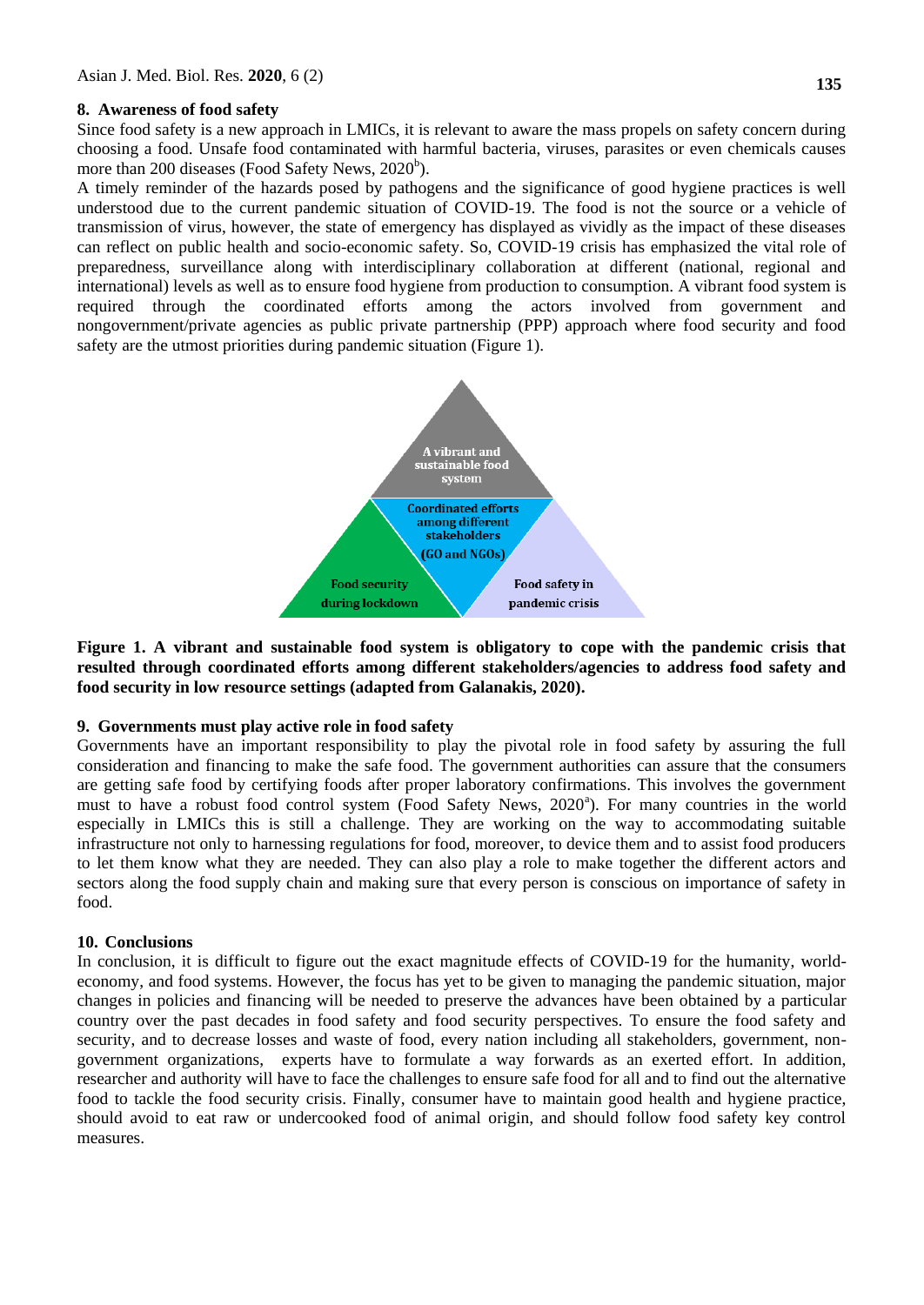### **Conflict of interest**

None to declare.

### **References**

- Business Insider, 2020<sup>a</sup>. Coronavirus: loss of smell and taste may be hidden symptom of COVID-19. Available: https://www.businessinsider.com/coronavirus-symptoms-loss-of-smell-taste-covid-19-anosmiahyposmia-2020-3.
- Business Insider, 2020<sup>b</sup>. Countries that are on lockdown because of coronavirus. Available: https://www.businessinsider.com/countries-on-lockdown-coronavirus-italy-2020-3.
- Cable News Network (CNN), 2020. The fight to contain a new locust invasion that could push millions into hunger. Available: https://edition.cnn.com/interactive/2020/05/africa/locusts/.
- Center for Disease Control and Prevention (CDC), 2020. How coronavirus spreads. Available: [https://www.cdc.gov/coronavirus/2019-ncov/prevent-getting-sick/how-covid-spreads.html.](https://www.cdc.gov/coronavirus/2019-ncov/prevent-getting-sick/how-covid-spreads.html)
- Chen T, 2020. Reducing COVID-19 transmission through cleaning and disinfecting household surfaces. Vancouver, BC: National Collaborating Centre for Environmental Health.
- Conticini E, B Frediani and D Caro, 2020. Can atmospheric pollution be considered a co-factor in extremely high level of SARS-CoV-2 lethality in Northern Italy? Environ. Pollut., 261: 114465.
- Contini C, MD Nuzzo, N Barp, A Bonazza, RD Giorgio, M Tognon and S Rubino, 2020. The novel zoonotic COVID-19 pandemic: an expected global health concern. J. Infect. Dev. Ctries, 14: 254-264.
- Desai AN and DM Aronoff, 2020. Food safety and COVID-19. JAMA, 323: 1982.
- Farag EA, CB Reusken, BL Haagmans, KA Mohran, V Stalin Raj, SD Pas and MP Koopmans, 2015. High proportion of MERS-CoV shedding dromedaries at slaughterhouse with a potential epidemiological link to human cases, Qatar 2014. Infect. Ecol. Epidemiol., 5: 28305.
- Food and Agriculture Organization (FAO), 2020<sup>a</sup>. Food Safety in the time of COVID-19. Food and Agriculture Organization, Rome, Italy. Available: [https://doi.org/10.4060/ca8623en.](https://doi.org/10.4060/ca8623en)
- Food and Agriculture Organization (FAO),  $2020^b$ . COVID-19 and the risk to food supply chains: how to respond? Available: https://doi.org/10.4060/ca8388en.
- Food and Agriculture Organization (FAO), 2020<sup>c</sup>. Value chain report no-1, June, 2020.
- Food and Agriculture Organization (FAO), 2020<sup>d</sup>. Desert locust situation update (10 June 2020). Available: http://www.fao.org/ag/locusts/en/info/info/index.html.
- Food and Drug Administration (FDA), 2020. Food Safety and availability during the coronavirus pandemic. Available at: https://www.fda.gov/consumers/consumer-updates/food-safety-and-availability-duringcoronavirus-pandemic. (accessed on 12 June 2020).
- Food Safety News (FSW), 2020<sup>ª</sup>. WHO: unsafe food continues to affect millions in Europe. Available: [https://www.foodsafetynews.com/2020/06/who-unsafe-food-continues-](https://www.foodsafetynews.com/2020/06/who-unsafe-food-continues-%09to-affect-millions-in-europe/) to-affect-millions-in-europe/.
- Food Safety News (FSW),  $2020^b$ . WHO: governments must play active role in food safety expert. Available: [https://www.foodsafetynews.com/2020/06/governments-must-play-active-role-in-food-safety-expert/.](https://www.foodsafetynews.com/2020/06/governments-must-%09play-active-role-in-food-safety-expert/)
- Galanakis CM, 2020. The food systems in the era of the coronavirus (COVID-19) pandemic crisis. Foods, 9: 523.
- Guo YR, C Qing-Dong, H Zhong-Si, T Yuan-Yang, C Shou-Deng, J Hong-Jun, T Kai-Sen, W De-Yunand and Y Yan, 2020. The origin, transmission and clinical therapies on coronavirus disease 2019 (COVID-19) outbreak – an update on the status. Military Medical Research, 7: 11.
- Hobbs JE, 2020. Food supply chains during the COVID-19 pandemic. Can J Agr Econ. Pp. 1-6.
- International Food Policy Research Institute (IFPRI), 2020. South Asia blogs and resources on COVID-19. Available: http://southasia.ifpri.info/2020/05/08/covid-19-blog-series-launch/
- Jalava K, 2020. First respiratory transmitted food borne outbreak? Int. J. Hyg. Environ. Health, 226: 113490.
- Lai CC, TP Shih, WC Ko, HJ Tang and PR Hsueh, 2020. Severe acute respiratory syndrome coronavirus 2 (SARS-CoV-2) and coronavirus disease-2019 (COVID-19): the epidemic and the challenges. Int. J. Antimicrob. Agents, 55: 105924.
- Li W, Z Shi, M Yu, W Ren, C Smith, JH Epstein and J Zhang, 2005. Bats are natural reservoirs of SARS-like coronaviruses. Science, 310: 676-679.
- Lu H, CW Stratton and YW Tang, 2020. Outbreak of pneumonia of unknown etiology in Wuhan China: the mystery and the miracle. J. Med. Virol., 92: 401-402.
- Mahmoud B, 2020. The COVID-19 pandemic & food safety: an eyewitness to the global war against the invisible enemy. Food Safety Magazine. Available: https://www.foodsafetymagazine.com/enewsletter/thecovid-19-pandemic-food-safety-an-eyewitness-to-the-global-war-against-the-invisible-enemy/.